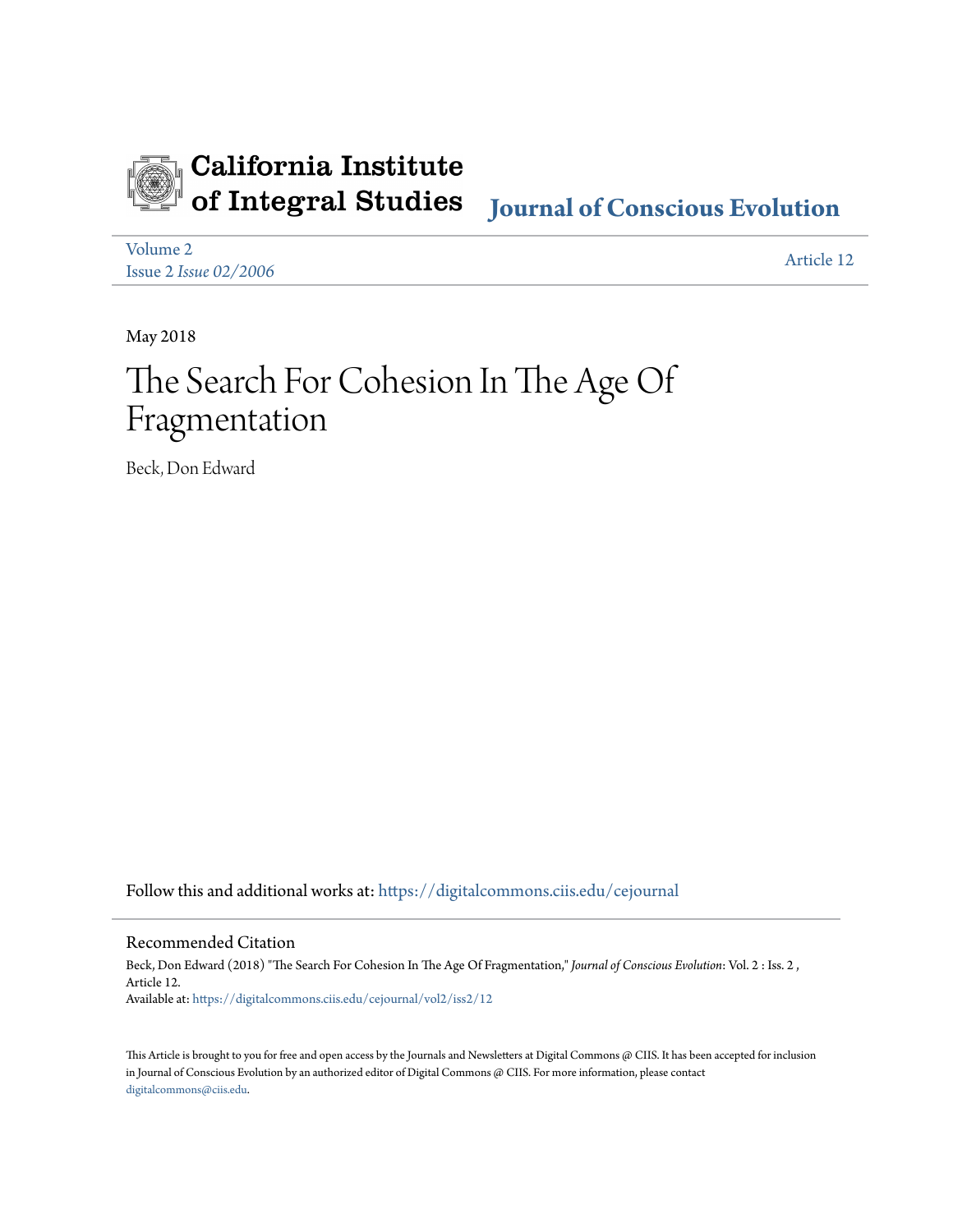# **The Search For Cohesion In The Age Of Fragmentation**

**From the** *New World Order* **to the** *Next Global Mesh*

## **Don Edward Beck, Ph. D.**

At the beginning of Chapter 17 in our book *Spiral Dynamics* we noted:

"George Bush's hundred hour war in the Persian Gulf and Caesar-like triumphal parading through Washington, D. C. in l991 became his twilight's last gleaming. He never recovered from the victory. In his speech announcing Operation Desert Storm he had claimed: 'We have before us the opportunity to forge, for ourselves and for future generations, a New World Order."

The term "New World Order" itself not only became a fearful symbol of global domination by an elite few, but it also stoked paranoid fears of a new march of jack boots to the cadence of a single ideology. President Bush later softened the sentiment before the United Nations General Assembly with the words: "In short, we seek a *pax universalis* built upon shared understanding." *The time has now come to renew the search for the global operating principle and process.*

This quest for the *Next Global Mesh* is based on such a *pax universalis*, an initiative that seeks after a "shared understanding" of how we, as a people, emerge through levels of complexity. While "order" conveys the idea of closed systems and regimentation, the term "mesh" suggests a new form of social integration based on the weaving together of the rich textures of human differences and bindings of constant change. The concept of "mesh" carries with it the capacity to absorb the awesome complexities that now confront global people as we enter the next decade, century, and millennium.

# **THE AGE OF FRAGMENTATION**

Never before has the planet earth carried such a rich tapestry of human differences in the form of individuals and groups. The end of the Cold War brought the thawing of the bi-polar ice sheet that covered the entire planet as the deep ethnic cores began to bubble and boil once again. Decades of deconstructionism and egalitarianism in academic and popular cultural circles released the bent-up entities and interests that had been subdued by European-Western hierarchies of power and control. The microchip places an immense amount of influence in the choice making of single individuals. DNA analyses now make possible the specific identity of every person on the planet. Mass customization efforts are able to target each person, and even specify names on the inside of weekly magazines. It is as if the entire psychological history of our species from Day One is being replayed in real time and carried live on CNN. What an amazing time!

1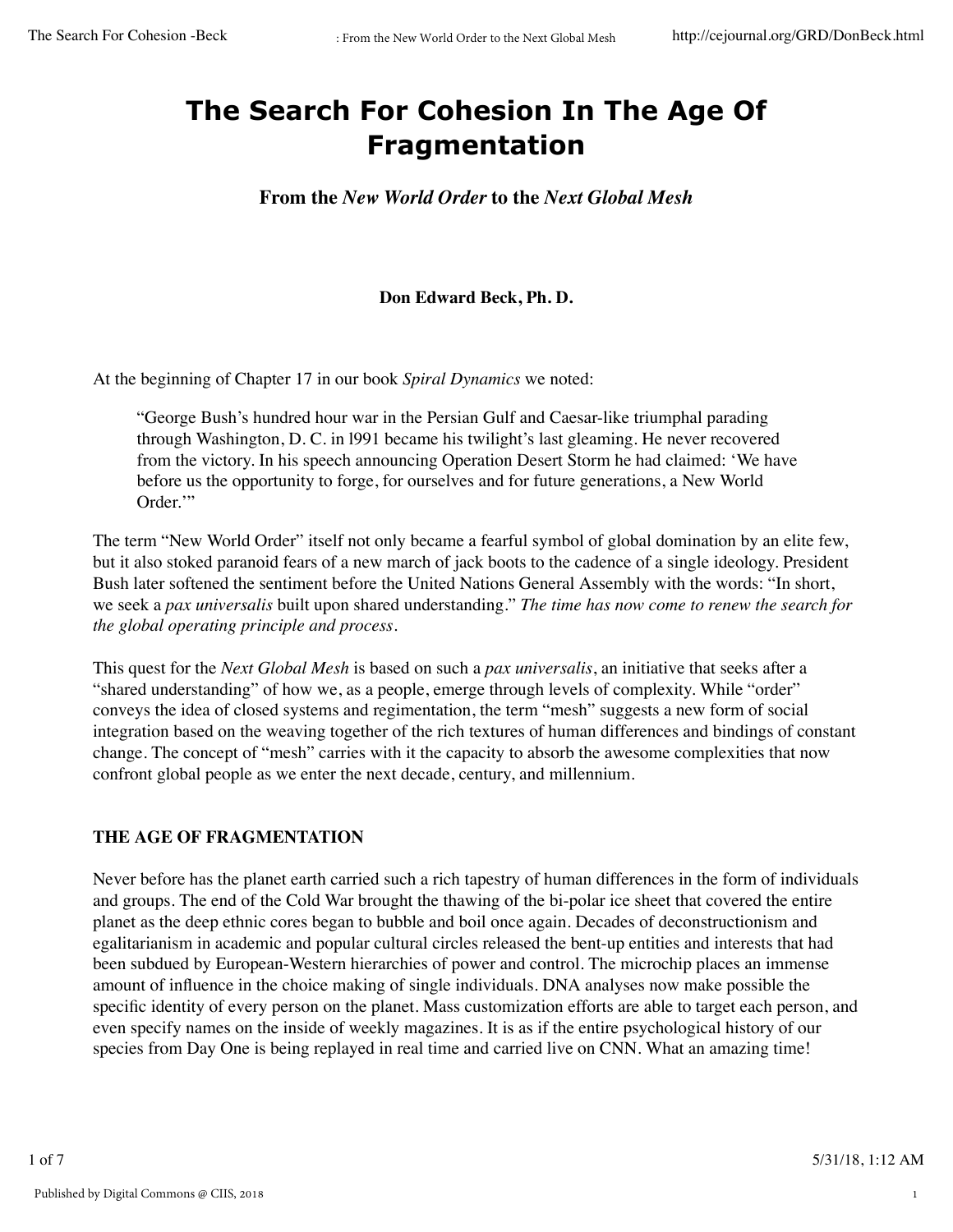## **SIX BLIND MEN AND THE ELEPHANT**

Most people know the story of the "Six Blind Men and the Elephant." One discovered the tail, another the trunk, while the others felt the leg, side, tusk, and ear. Each was totally convinced he had discovered the "truth" based on the direct experience. Of course, each observer was "right" about the elephant, but only about a part; none was able to sense the whole. This can also be said about the various political, economic, religious, educational, child-rearing, and technological theories of our own day. This also includes the various listings of worldviews or W*eltanschauungen*, or the numerous psychological packages, leadership initiatives, or managerial mandates that continue to be popular, or have been discarded in societal dust bins. The various and often heated debates heard at the United Nations, or in national assembles, senates, and parliaments, will, likewise, reflect these different views of "the elephant." Rather than continue to pit the vast array of differences against one another in an adversarial manner, or suffer the consequences when the conflicts surface in the form of belligerence or warfare, might it not be useful to find a way to construct a synthesis that can explain why each emerged, where it is useful, and how it can contribute to the total Global Mesh?

## **WHICH OF THESE VIEWS OF THE ELEPHANT-WORLD BEST DESCRIBE YOU?**

#### *The World is...* \*

- 1. *a natural milieu where humans rely on instincts to stay alive*
- 2. *a magical place alive with spirit beings and mystical signs*
- 3. *a jungle where the strongest and most cunning survive*
- 4. *an ordered existence under the control of the ultimate truth*
- 5. *a market place full of possibilities and opportunities*
- 6. *a human habitat in which we share life's experiences*
- 7. *a chaotic organism forged by differences and change*
- 8. *an elegantly balanced system of interlocking-forces*

\* Question from The Values Test, NVC. See bottom of article for the vMEME color identity of each statement.

# **IN QUEST OF THE WHOLE ELEPHANT**

One of the stated goals of the l999 State of the World FORUM is to launch the search for the paradigm that can best handle the complexity of conditions that confront human life on this planet. Conceptual revelations take hold when the new paradigm explains more variables, accounts for more contingencies, and solves more problems than the one it will ultimately replace. But, how can any of us know when we have detected such an operating system or conceptual framework? It might help to consider just what this new global arrangement must provide that the previous worldview models failed to accomplish. Consider this possible check-list:

- 1. Any *new paradigm* will need to be an open system rather than a closed state since conditions constantly change.
- 2. Any *new paradigm* must be consistent with current research into the deepest functions within the human brain.
- 3. Any *new paradigm* must subsume all previous paradigms as being legitimate for different times and circumstances.
- 4. Any *new paradigm* must be able to penetrate all areas of human life biology, psychology, spirituality etc.
- 5. Any *new paradigm* must accommodate the full texture of human cultural differences as they evolve over time.
- 6. Any *new paradigm* must contain an effective mix of political and economic models calibrated to stages of emergence.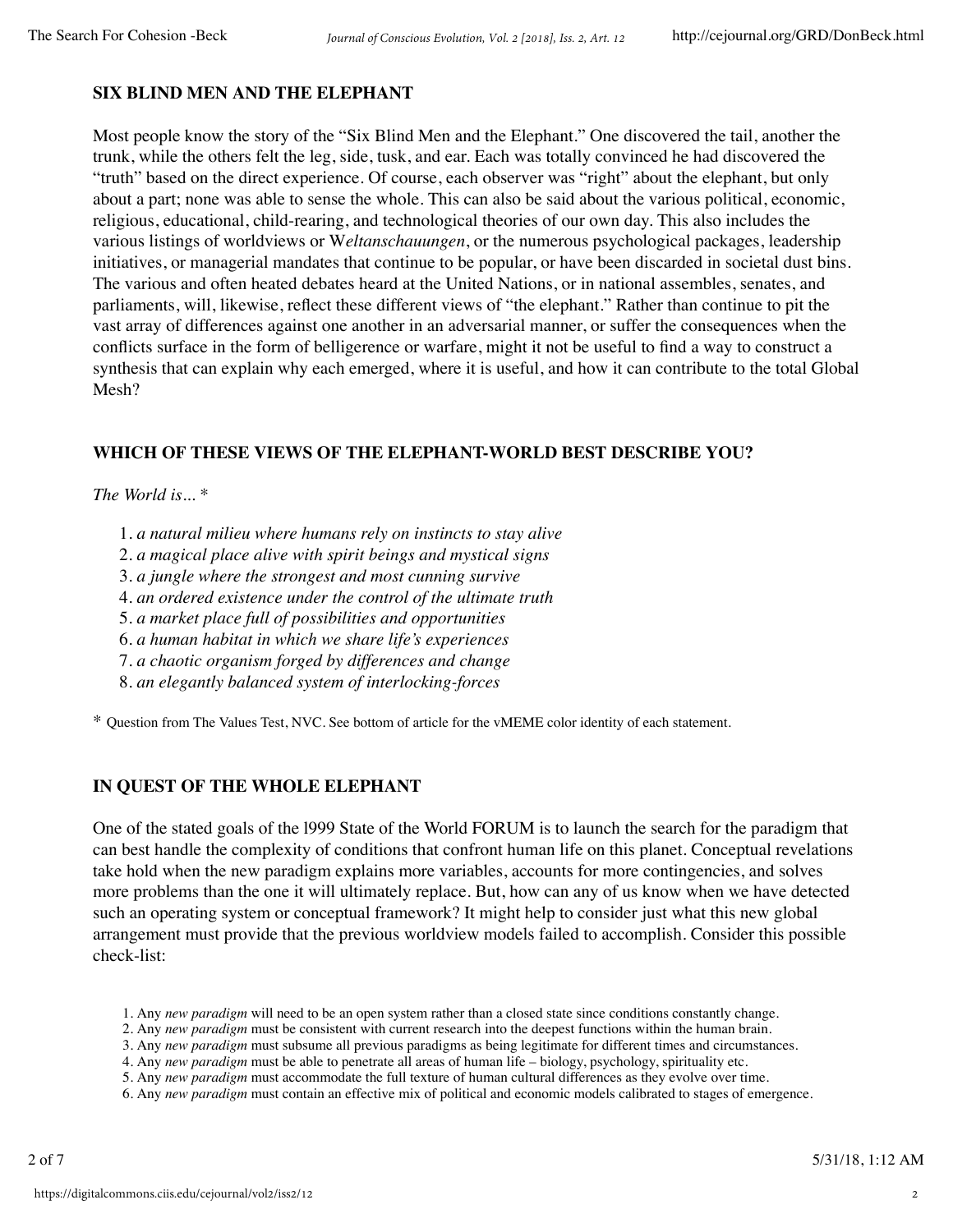7. Any *new paradigm* should be able to anticipate different realities, future visions and contain its own sunset clause.

8. Any *new paradigm* must address multiple bottom-lines on issues regarding standards of living and the quality of life

9. Any *new paradigm* should contain the DNA-like codes to reveal its assumptions in a clear, understandable manner. 10. Any *new paradigm* should be equally relevant to individuals, organizational groupings, and to society-at-large.

This search for the cohesive elements that can hold so many fragmented parts together in a new, 21<sup>st</sup> Century alignment, and create the methodology and mechanisms for the continuation and enhancement of all human life on the planet, will require three essential components:

1. *Spiral Dynamics*, a bio-psycho-social-spiritual conceptual system that describes how and when worldviews emerge, and how they form themselves naturally into spirals of complexity. The Spiral is not a cookie-cutter; it is a process.

2. **Vital Signs Monitor** capacity to track the critical indicators of the action of the spiral in human affairs; and

3. an aggressive and comprehensive **All Quadrants/All Levels** strategy designed to address the asymmetrics and gaps in human development by mobilizing and aligning our resources in a systemic manner so none be left behind.

*In short, we must discover the complex, evolutionary models that can provide the meshworks for our contemporary state of fragmentation, find a way to monitor and measure our progress, and then create new and innovative ways to address the difficult problems that continue to hinder our full emergence on the planet. No more prizes for forecasting the rain; only prizes for building the ark.*

# *SPIRAL DYNAMICS***: The New Paradigm for the** *Next Global Mesh.*

*Spiral Dynamics* is based on the seminal work of the late Professor Clare W. Graves, Union College, New York. He described what he called "Levels of Psychological Existence" as an emerging pattern and priority of worldviews, value systems, and complex adaptive intelligences that arise in response to Life Conditions. Thus, human nature is not finite. We are not frozen into types or traits. Cultures are not static entities, forever trapped in Flatland. As Graves explained it:

Briefly, what I am proposing is that the psychology of the mature human being is an unfolding, emergent, oscillating, spiraling process marked by progressive subordination of older, lower-order behavior systems to newer, higher-order systems as man's existential problems change.

The human Spiral, then, consists of a coiled string of worldviews, each the product of its times and conditions. Yet, when a new worldview emerges, the older systems do not disappear. Rather, they remain subsumed in the total flow and not only add texture to the more complex ways of living, but remain "on call" in case the problems that awakened them to service reappear. So, there are systems within us, miniature worldviews each of which is calibrated for different problems of existence. Each new worldview is born out of chaos, in a nonlinear fashion, so there is no straight arrow of time back into history. Each worldview is a platform with its own unique paradigm and instructional codes for organizing society. Like a DNA script, the unique adaptive themes at each level will express themselves in terms of life-styles, economic, political, religious, and educational systems, and views of sex, marriage, working, the environment, and sports.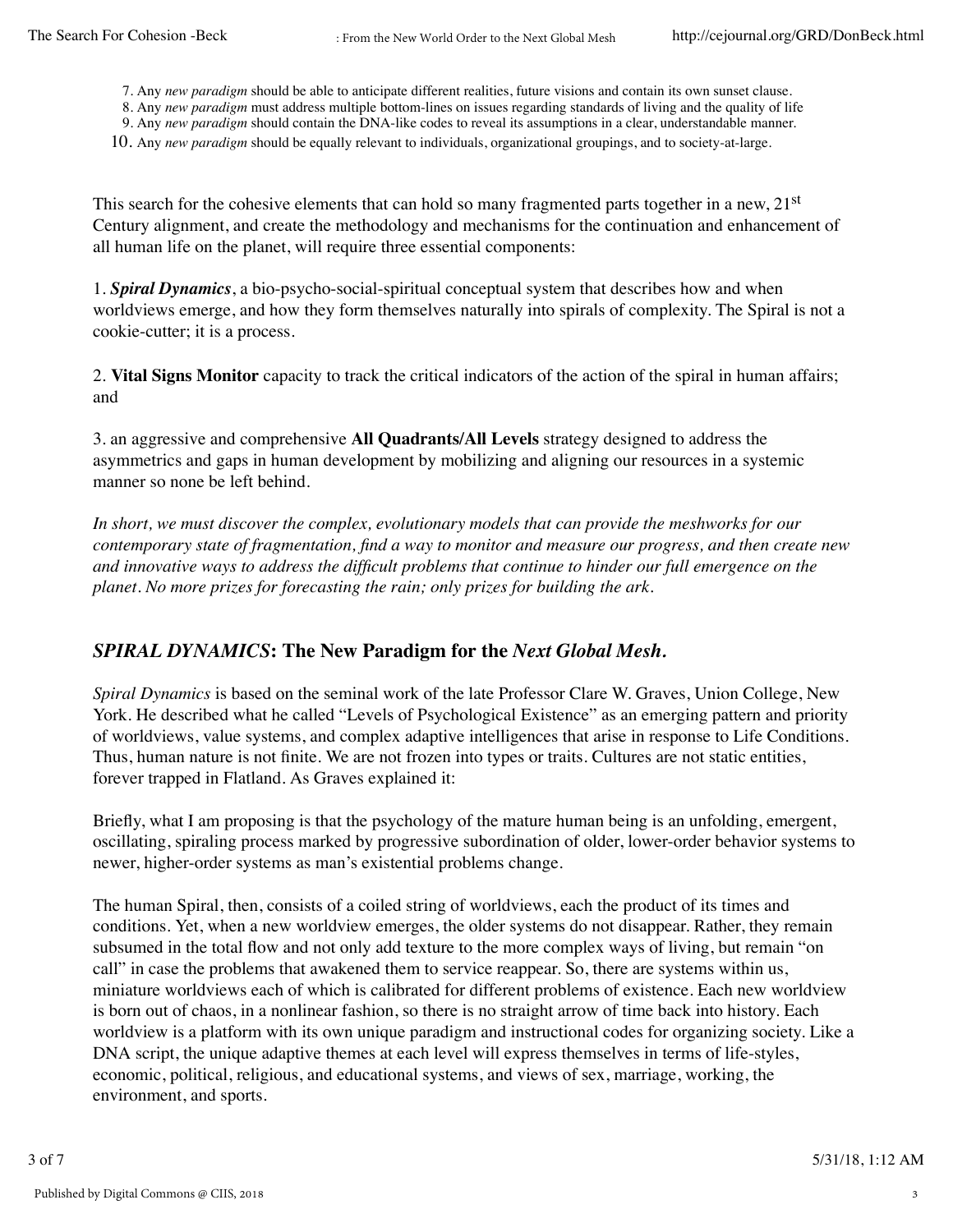In our recent work we have fused the Graves Technology with the fledging science of memetics, noting that each of the worldviews is in fact a valuesMEME, a coding mechanism that inculcates every aspect of society. Graves work identified eight distinct worldviews or vMEMES, with the ninth on the horizon. Yet, all of the previously awakened systems still exist. These deep level tectonic-like psychological plates create surface level tensions as we ratchet through time.

# **QUICK SUMMARY STATEMENT OF WORLDVIEW (vMEME) CODES**

## **THE LIVING STRATA IN OUR PSYCHO-CULTURAL ARCHEOLOGY**

| <b>Level</b>   | <b>Color Code</b> | <b>Popular Name</b> | <b>Thinking</b> | <b>Cultural Manifestations and Personal Displays</b>              |
|----------------|-------------------|---------------------|-----------------|-------------------------------------------------------------------|
|                |                   |                     |                 |                                                                   |
| Level 8        | Turquoise         | Whole View          | Holistic        | collective individualism; cosmic spirituality; earth changes      |
| Level 7        | Yellow            | FlexFlow            | Ecological      | natural systems; self-principle; multiple realities; knowledge    |
| Level 6 Green  |                   | Humanbond           | Consensus       | egalitarian; feelings; authentic; sharing; caring; community      |
| Level 5 Orange |                   | <b>StriveDrive</b>  | Strategic       | materialistic; consumerism; success; image; status; growth        |
| Level 4 Blue   |                   | TruthForce          | Authority       | meaning; discipline; traditions; morality; rules; lives for later |
| Level 3 Red    |                   | PowerGods           | Egocentric      | gratification; glitz; conquest; action; impulsive; lives for now  |
| Level 2 Purple |                   | KinSpirits          | Animistic       | rites; rituals; taboos; superstitions; tribes; folk ways & lore   |
| Level 1        | Beige             | SurvivalSense       | Instinctive     | food; water; procreation; warmth; protection; stays alive         |

Here's the key idea. Different societies, cultures and subcultures, as well as entire nations are at different levels of psycho-cultural emergence, as displayed within these evolutionary levels of complexity. They have different centers of gravity. The previously awakened levels do not disappear. Rather, they stay active within the worldview stacks, thus impacting the nature and form of the more complex systems. Like the Russian dolls, there are systems within systems within systems. So, many of the same issues we confront on the West Bank (**Red** to **Blue**) can be found in South Central Los Angeles. One can experience the animistic (**Purple**) worldview on Bourbon Street as well as in Zaire. Matters brought before city council in Minneapolis (**Orange** to **Green** to **Yellow**) are not unlike the debates in front of governing bodies in the Netherlands. Countries and cultures are mosaics of multiple vMEME codes.

**Third World** societies are dealing, for the most part, with issues within the Level 1 through Level 3 zone, thus higher rates of violence and poverty. Staying alive, finding safety, and dealing with feudal age conditions matter most. **Second World** societies are characterized by authoritarian (**Blue**) one-party states, whether from the right or the left. Makes no difference. So called **First World** nations and groupings have achieved high levels of affluence, with lower birth rates, and more expansive use of technology. While centered in the strategic, free-market driven, and individual liberty focused perspective -- all traits of the Level 5 (**Orange**) worldview -- new vMEMETICS (**Green**, **Yellow**, and **Turquoise**) are emerging in the "post-modern" age. Yet, we have no language for anything beyond **First World**, believing that is the final state, the "end of history." Further, there is a serious question as to whether the billions of people who are now exiting **Second** and **Third World** life styles can anticipate the same level of affluence as they see on **First World (Orange)** television screens. Now that expectations have been raised by visiting "Paree," how do we expect to "keep them down on the farm?"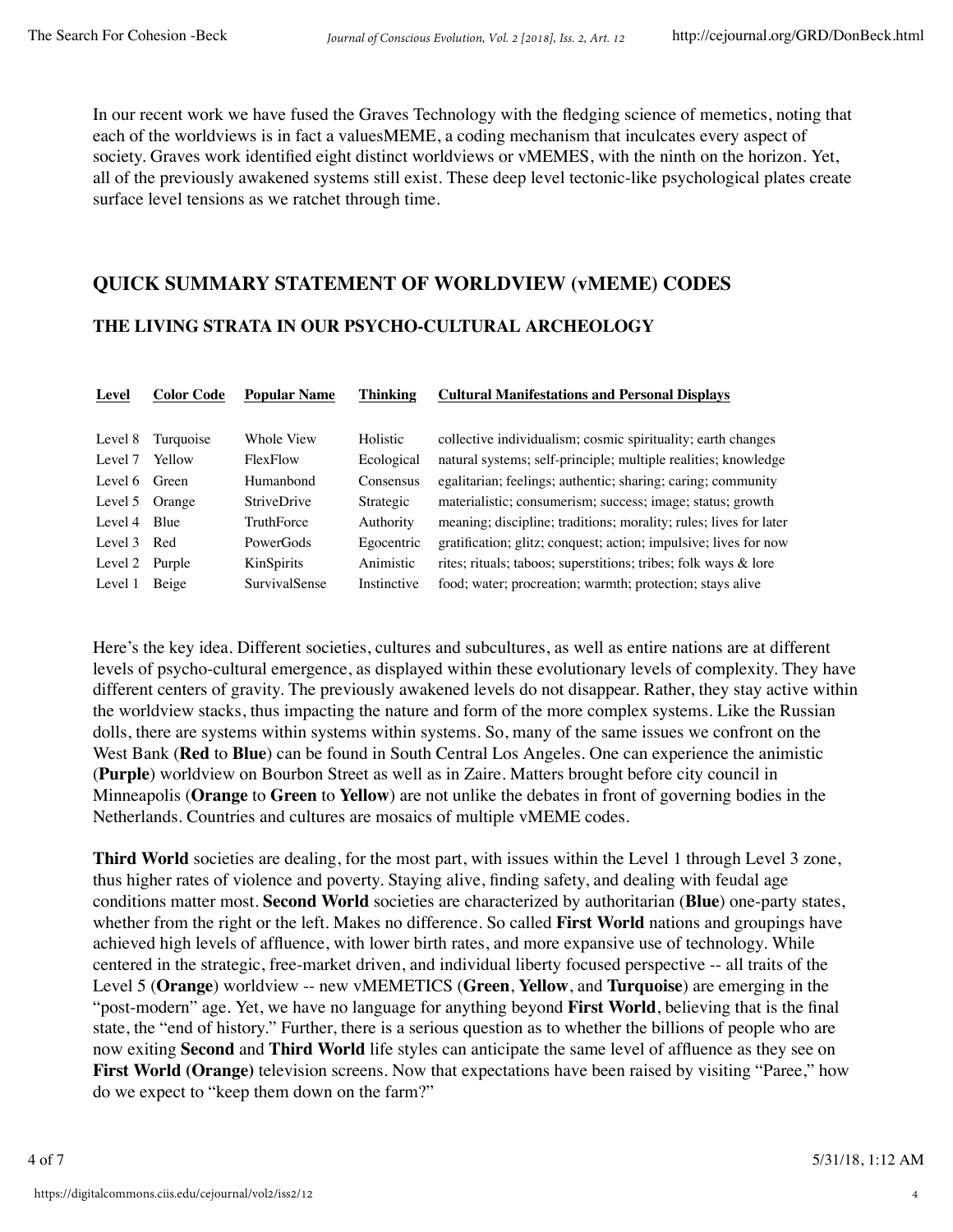#### **Different worldviews or vMEMES fight wars or engage in conflict but for different reasons:**

| <b>Color</b> | <b>Political Form</b>  | Deepest motivation and 'bottom-line justification for aggression                 |
|--------------|------------------------|----------------------------------------------------------------------------------|
| Beige        | Survival Clans         | to keep a place in the survival niche, as in the movie, The Quest for Fire       |
| Purple       | <b>Ethnic Tribes</b>   | to protect the myths, acestral traditions, rights of kinship and sacred places   |
| Red          | <b>Feudal Empires</b>  | to dominate, gain spoils, and earn the right to rape, pillage, and plunder       |
| Blue         | <b>Ancient Nations</b> | to protect borders, homelands, hearth, preserve way of life, defend "holy" cause |
| Orange       | Corporate States       | to advance economic spheres of influence, or access to raw materials and markets |
| Green        | Value Communities      | to punish those who commit "crimes against humanity" and protect the victims.    |

#### *VITAL SIGNS MONITORS***… The Tracking of Critical Worldview Indicators**

We exist, as humans, in a wash of bacteria, viruses, genes, and memes. All four appear to be impacted by nonlinear events and possess the capacity to literally re-engineer their respective codes to adapt to changing conditions in the milieu. The **Vital Signs Monitor** is designed to track the life forces that influence our human experiences. Consider an operations-type room, with floor to ceiling video screens, where the critical indicators are displayed and overlaid on top of each other. Such a **Monitor** could register the pulse of aggregates of people, both at macro and micro levels, to search for the deepest trends, major vMEME conflicts in the making, serious sink-holes in development projects, and the general health and well-being of global people. This technology could provide global-focused decision-makers with the necessary information to translate into knowledge, then formulate actions necessary in shaping each *Next Global Mesh.*

Such a technology is being developed by John Petersen and his **Arlington Institute**, located in Arlington, Virginia. The intent of the **Vital Signs Monitor**, displayed within the **Institute's** *Fusion Center*, is to track vMEMETIC flows and Stages of Change within the American society, with a current focus on the Y2K issue. **The Arlington Institute** is currently using national polling firms to detect our "EKG"-like social pulses. See www.coalition2000.org for more details. The **Presidio** in San Francisco could well become a global center for this scanning technology as a West Coast counterpart to the United Nations, a place dedicated to the exploration of these global dynamics. Silicon Valley companies could generate the advanced high technology that would enhance the entire process.

# *4Q/8L SOLUTIONS. . .***All Quadrants/All Levels Views and Strategies**

Ken Wilber has created a powerful, imaginative, and practical template to overlay on any situation to (1) identify the specific needs and capacities of individuals and groups, and (2) calibrate the precise developmental or growth-related packages that fit each unique situation. The "All Levels" piece of his framework can be explained in terms of the eight vMEME or worldview layers and levels of complexity. The "All Quadrants" component consists of: **IT** - Individual Brain & Organism. **I -**Individual Self & Consciousness ITS – Collective Social System and Environment and **WE** Collective Culture and WorldView. Efforts which select a single **Q,** or operate on a mismatched **L,** could make things worse. Large scale efforts, such as cultural upliftment, must be *All* **Q** and *All* **L**.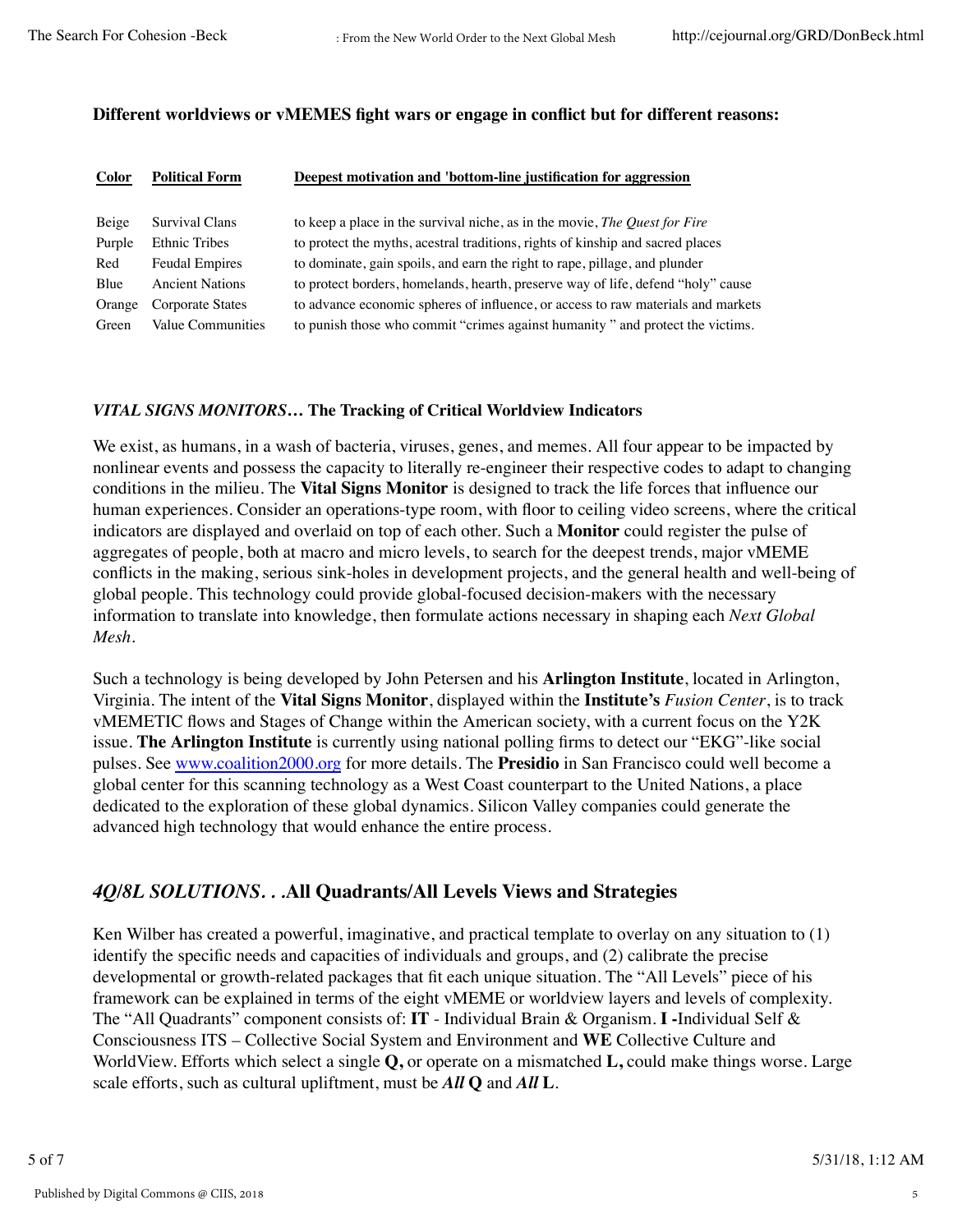**GEOPOLITICAL ANALYSIS.** vMEMES lie beneath 1<sup>st</sup> through 4<sup>th</sup> world (developed and developing) cultures so if the deeper codes are set right, progress will be made on the surface economic, social, and political problems. Syndicated columnist and foreign correspondent Georgie Anne Geyer has a good grasp of this reality. She clearly spots the lack of the **Blue** vMEME in Russia: "After 1,000 years of absolute faiths, Russian has none." No wonder the West's attempts to force free-market economic models (**Orange**) into Russia, came back as **Red** mafia crime. A new collective orthodoxy must emerge first, one that creates a renewed sense of "good authority." Geyer lauds the wisdom of Tunisian leaders to reject the advice from USAID and pro-democracy (**Green**) lobbies that "insist that full democracy is a 'must' from the very beginning of a nations' life." They understand the need to ratchet through steps & stages of **L** by mobilizing all resources in **Q,** but around "authoritarian democracy" or "enlightened autocracy" models. Singapore was wise to establish a **Blue** authority climate to contain the hot ethnic (**Purple** & **Red)** cores. But, now, the country, while keeping a healthy **Blue** platform in place, will need to stress individual autonomy and achievement (**Orange**). Australia is trapped in an **Orange** vs. **Green** cross-fire, making it difficult to deal with the Aborigines or define a new sense of nationhood once the monarchy leaves town. Southeastern Europe continues to suffer from unresolved issues in the **Purple**, **Red**, and **Blue** zones, making **Orange** difficult to emerge. People simply cannot be until they are. And, all we can really do with an entire society is help it become what is next for it to become, so it can take yet another step toward a fuller and more comprehensive versions of "democracy." Think of this as a "stratified democracy" process.

**THIRD WAY POLITICS.** Traditional Republican thought in the US is classic **Blue** (rule of law) and **Orange** (free-market economy). The Democrat Party joins **Purple**-**Red** "victims" with **Green** "rescuers," setting up the bipolar, two party political impasse. A legitimate "third way" policy would place the Spiral right in the middle of the left-right wing political spectrum. One could then cobble elements from both wings and apply them at different levels within the developing Spiral. This is neither a centralist or compromise position, but an entirely new direction in national politics. Both Bill Clinton's "vital center" champions and George W. Bush's "compassionate conservatives" lean in that direction but without an *All Quadrants/All Levels* perspective, they will not get there. The political thinkers who grasp this concept will dominate for decades to come. The focus shifts from horizontal position(s) on the Spiral — they are called "whorls" — to the "DNA" codes on the spine of the Spiral. Herein lies the essence of this *Global Mesh* strategy, one that deals with the producer of worldviews, the dynamics that shape governance models, and the generator of complex, adaptive intelligences. I was asked during the South Africa's search for a new constitution whether that emerging society should be a *unitary state*, a *federal structure*, or a *confederation*. I said "yes." That country is the global microcosm.

**DECISION-MAKING STRUCTURES.** The design and implementation of successful *All Quadrants All Levels* initiatives requires a new generation of decision-making formulas and processes. While each of the vMEMES has evolved its own form of problem resolution, the **Yellow-Integral** and **Turquoise-Holistic** worldviews contain the intelligences to macromanage the whole human Spiral. Ichak Adizes, in his corporate lifecycle framework, has devised what he calls CAPI – the coalescing of Authority, Power, and Influence so that all sit at the same table in sorting out complex issues. See www.adizes.com. In addition, the original Value Engineering discipline, created by Larry Miles at General Electric in the post WW II period, has now expanded into a Value Management format. Objectives are agreed upon, functions are identified, then prioritized, resulting in specific action plans. This model with various adaptations has been used successfully throughout the South African transformation, at both national and "coal-face" levels. **Blue** mandates, **Orange** win:win negotiations, and even **Green** consensus-driven models simply lack the complexity to handle such thorny problems in this Age of Fragmentation. A new *pax universalis* will require the best from within all of us.